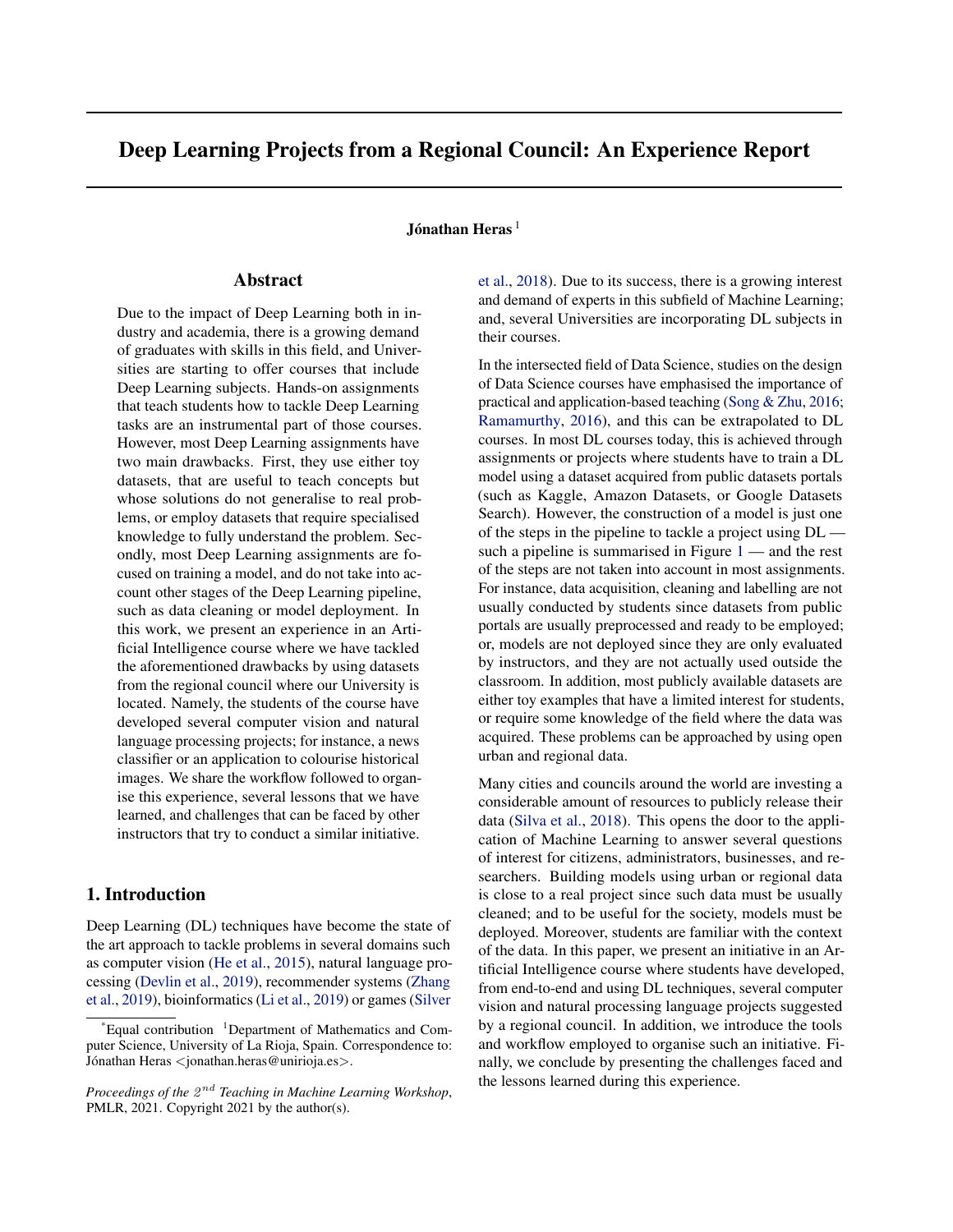<span id="page-1-0"></span>

Figure 1. Pipeline of a Supervised DL project. After defining the problem to be solved, data must be acquired and cleaned. Subsequently, the data must be annotated to train a supervised prediction model. Once the model is constructed it must be evaluated using an independent test set that was not employed for training. After the model is evaluated, it must be deployed to facilitate its usage.

# 2. Experience description

This initiative was conducted in an undergraduate course on Artificial Intelligence. The goal of this experience was the development of DL-based solutions to projects suggested by the regional council where our University is located. The course involved 25 students, with either a Computer Science or Mathematics background, that worked in teams from 2 to 4 in a total of 9 projects, summarised in Table 1.

In the first step of this experience, instructors together with members of the regional council identified several tasks in a series of meetings. Those meetings were instrumental to find a set of sensible problems that could be handled in the context of the course; namely, we focused on projects with enough data that was, at least, partially annotated. Subsequently, a summary of the available projects was provided to the students, that formed teams and selected a project. After that, instructors created an assignment through GitHub classroom<sup>1</sup> that gave access to a private GitHub repository to each team. Each repository only contained a README file that explained how to access the data for each project, and some ideas and links explaining how to tackle the project.

The first task that the teams faced was the process of acquiring, cleaning and annotating the data. All the datasets were available through public APIs; however, the associated annotation was not usually in the same place. Hence, students had to match several sources of information. Moreover, most datasets were partially annotated; so, students had to clean them.

Once these preprocessing steps were conducted, students

<sup>1</sup><http://classroom.github.com>

| Project name                        | t members | <b>Tasks</b>         | Libraries | Deployment    |
|-------------------------------------|-----------|----------------------|-----------|---------------|
| People image retrieval              | 4         | Face recognition     | Keras     | Desktop app   |
| Colourising historical images       | 3         | Image colourisation  | FastAI    | Colab         |
| Colourising old aerial images       | 3         | Image colourisation  | FastAI    | Colab         |
| House detection in aerial images    | 3         | Image segmentation   | FastAI    | Colab         |
| News classifier                     | 3         | Text classification  | FastAI    | Colab         |
| Classification of historical images | 2         | Image classification | FastAI    | Colab         |
| Dating historical images            | 2         | Image classification | FastAI    | <b>Binder</b> |
| Dating museum pieces from images    | 2         | Image classification | FastAI    | Web app       |
| Classification of museum pieces     | 3         | Image classification | FastAI    | Colab         |

Table 1. List of projects conducted during the experience

trained and evaluated their models using Python as programming language, and DL libraries like Keras [\(Chollet et al.,](#page-4-0) [2015\)](#page-4-0) or FastAI [\(Howard & Thomas,](#page-4-0) [2019\)](#page-4-0). As development environment, they used Jupyter notebooks [\(Kluyver](#page-4-0) [et al.,](#page-4-0) [2016\)](#page-4-0), an open-source and browser-based tool that allows the combination of text and code. Jupyter notebooks can be run locally; however, in order to train DL models, it is necessary the use of special purpose hardware like GPUs or TPUs, and most students do not have access to those resources. Hence, Jupyter notebooks were run in Google Colaboratory (Colab) [\(Nelson & Hoover,](#page-4-0) [2020\)](#page-4-0), a pre-configured environment with the essential Machine Learning and DL libraries that provides access to free GPUs and TPUs through a Google account. It is worth mentioning that Colab can be linked with a GitHub repository; hence, students were able to easily save changes in their repositories. All the aforementioned tools were previously introduced to students during the course. The only feature that was unknown for them was the access of teams to a GitHub repository since the rest of the assignments in the course were individual.

After training their models, students evaluated them using an independent testing set that was not used for training the models. All models, except for the model in charge of colourising historical images, achieved over a 90% accuracy in their corresponding task — note that different metrics were employed for the different tasks. Hence, even if there is room for improvement, they can be considered as a success. Finally, students had to deploy their models in a way that they were easy to invoke. Most teams, 6 out of 9, decided to use forms in Colab; 1 team created a Desktop application, 1 created a web application; and the last team employed Binder<sup>2</sup>.

In order to evaluate the assignments, we asked the students to document the whole process using Jupyter noteboks that should be stored in the teams' GitHub repository. Moreover, students had to present their work in a public exposition, and produce a 2-minutes video where they explained, in a non-technical manner, their work.

<sup>2</sup><https://mybinder.org/>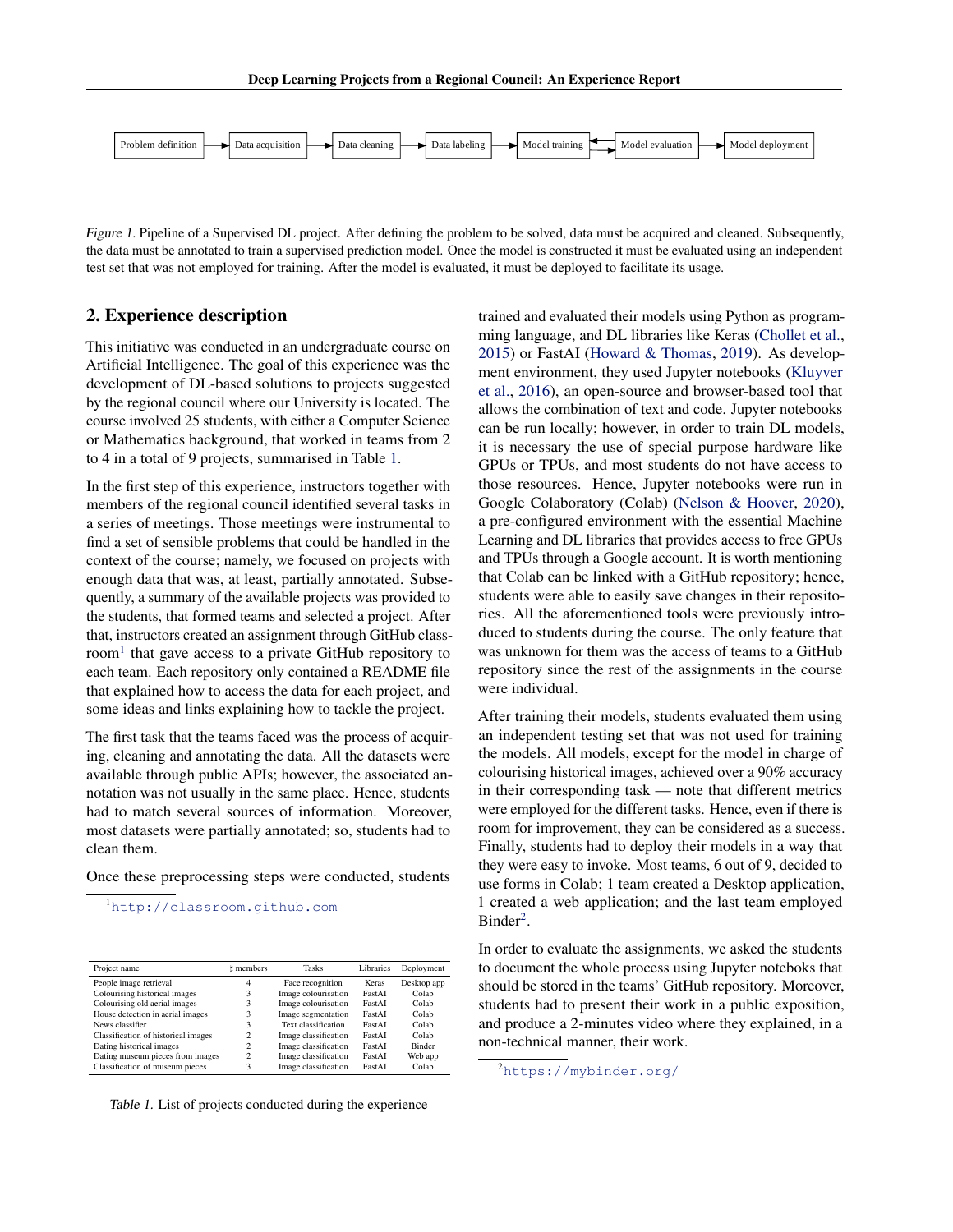### 3. Lessons learned

In this section, we present the lessons that we have learned about how to organise similar experiences, and report the challenges that we faced and that should be taken into consideration when designing this kind of assignments. These recommendations are not only based on the instructors' opinion, but they are also founded on the students' satisfaction with the experience. To capture the students' satisfaction, we conducted an anonymous and non-compulsory survey developed with Google Forms. The survey consisted of 4 sections (valuation of GitHub, valuation of Jupyter notebooks and Colab, valuation of the projects, and comments). The valuation sections consisted of a list of questions following a 4-point Likert scale that goes from 1 (strongly disagree) to 4 (strongly agree), and the comments section allowed the students to introduce additional comments about the experience. The survey was answered by 15 out of the 25 students. We first describe the lessons learned from an organisational point of view.

Regional data. As suggested by previous work [\(Zeng et al.,](#page-4-0) [2018\)](#page-4-0), when considering assignments for undergraduate students, it is of great benefit to involve them in projects that are closely related to their life; hence, using regional data is a perfect match for this task. This fact can be seen in the video presentations where, for instance, the members of the team in charge of colourising historical aerial images showed the colourised image of the villages where their families live; or in the people image retrieval project, the members of the team searched themselves in the news of the regional council. In the anonymous survey, all the students claimed that they enjoyed working with real data from the regional council. In fact, one of the students wrote the following comment "*These assignments are great, they help you to apply what we have seen during the course in a real problem*".

Meetings with members of the regional council. In the long term, organising meetings with the members of the regional council has proven to be one of the best decisions taken for this experience. These meetings helped us to frame a set of problems that fit with the subjects explained in the course, solving the problem of finding enough and interesting data in urban datasets [\(Pineau & Bacon,](#page-4-0) [2015\)](#page-4-0). In these meetings, instructors had to explain what could be done to the members of the council, and also establish some limits to their expectations — all the projects were proofs of concepts that had to be developed in a limited time, approximately 25 hours. In the following years, we plan to incorporate students into the loop of selecting the projects with the regional council.

The README file. Initially, each team had access to a GitHub repository with only a README file. In that file, instructors explained how to access the data, and provided some documentation explaining how to tackle the project. Among the documentation, we included links to open-source repositories containing Jupyter notebooks that tackle similar projects, and our first recommendation for the teams was to re-run those notebooks and use them as a basis for their projects. In this way, they had a starting point to know how to organise their datasets, and train their models. Moreover, the README file also contained pointers to additional research-oriented tasks; for instance, exploring several state-of-the-art architectures for image classification, or the application of ensemble methods. These research topics allowed some of the teams to dive deeper in the DL techniques.

Videos. We asked students to prepare short and nontechnical videos explaining their work. The aim was twofold. First, students had to make an effort to summarise their work in appealing manner. And, secondly, these videos served to present the work to members of the regional council the kind of tasks that can be solved using DL techniques. This is important to continue this experience in the future with new projects.

Now, we focus on the lessons learned from a technical point of view. These lessons can be applied not only to projects based on open-data but also to any DL project.

Transfer learning. Training a DL model from scratch is a time-consuming task that requires lots of data and computational resources; and, in most cases, it is not feasible to access to such amount of resources. This problem can be faced by applying a widely used technique known as transfer learning [\(Razavian et al.,](#page-4-0) [2014\)](#page-4-0); a method that reuses a model trained in a source task in a new target task. This considerably reduces the amount of data and time that is needed to construct an accurate DL model. This technique can be employed in almost any DL project; hence, it is important to introduce it throughout the course; so, students can employ it in their assignments.

GitHub and GitHub classroom. In this experience, all the code and models generated from the assignments were stored in GitHub repositories. Namely, all the repositories belong to an "organization" managed by the instructors of the course. In this way, students only have access to their team's repositories, and instructors have access to all the students' repositories. This approach not only simplifies the collaboration of teams' members, but also improves the communication with instructors, since they can directly access the code of students when they need feedback. In addition, instructors can follow the progress of students since it is possible to monitor the commits and who made them. From the students point of view, the usage of GitHub had positive valuations from students. Most students thought that GitHub helped them to manage better the code of their assignments, and considered that it was easy to use and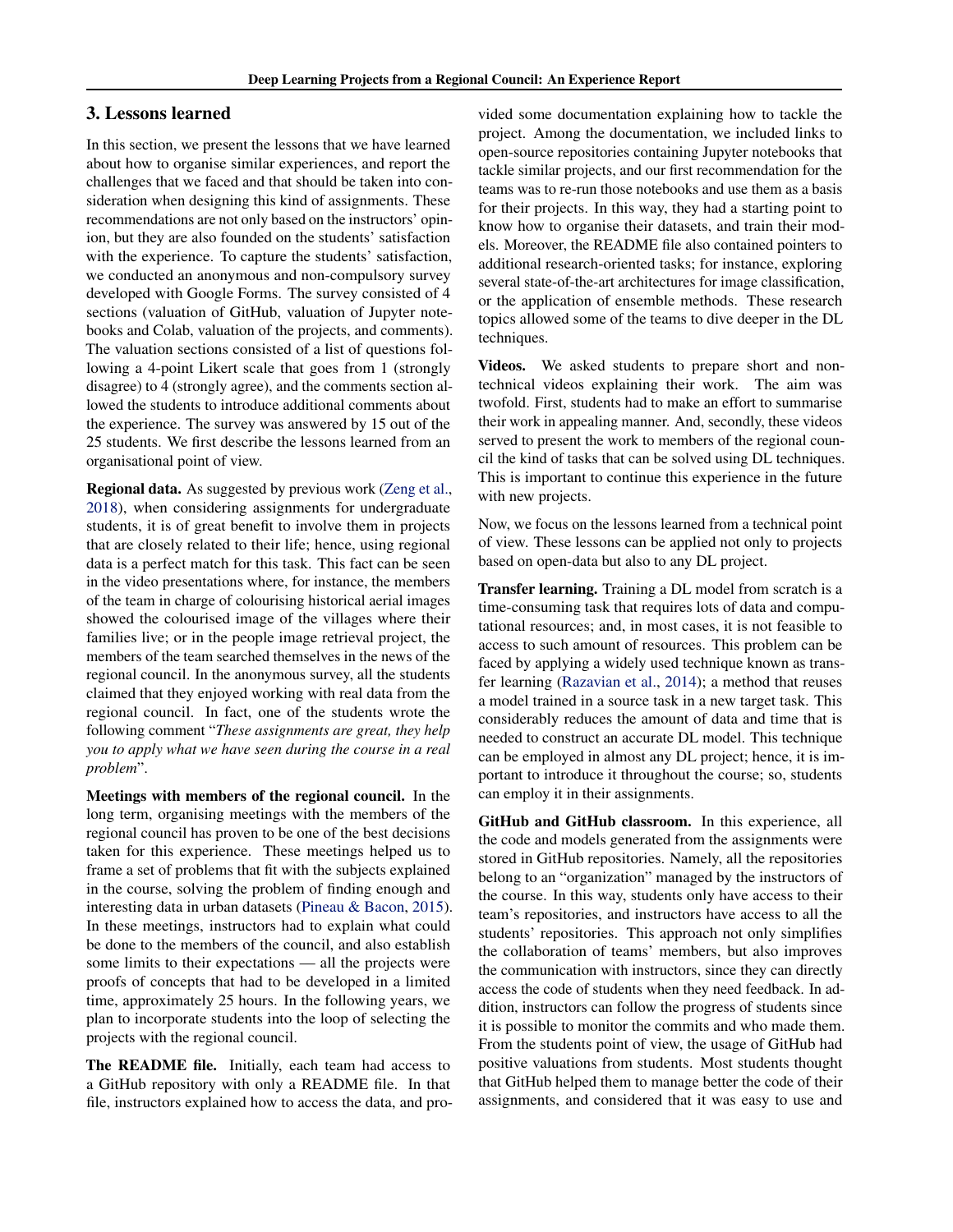facilitated working on teams.

Colab. This environment has proven to be enough to train DL models for the assignments. In addition, all of the surveyed students were satisfied with the use of Colab, and considered that it was well integrated with GitHub. An issue that arose when using Colab is that it has a 12 hours limitation (that is, after 12 hours, the environment halts); hence, students have to save intermediate checkpoints to avoid loosing their work, since in some cases 12 hours were not enough to complete the training process. It would be possible to train for longer using cloud environments like Amazon AWS or Google Cloud, but their configuration and management are more difficult, require adding billing information, and are out of the scope of the course.

Updates of libraries. DL is a field in constant evolution, and there is a continuous update of libraries implementing DL methods. This can lead to code that works for a version of a DL library, but fails when the library is updated. This can be solved locally by using virtual environments where the versions of the libraries are fixed by the user. However, Colab updates regularly the version of the libraries included in the underlying virtual machine; and, this is a problem for two reasons. First, students found out that their code stopped working from one day to another; and, second, the code from the online tutorials that were used as a basis raised errors when executed. In order to tackle this challenge, we provided the students with a requirements file that can be used to install concrete versions of a set of libraries in Colab.

FastAI as DL library. Nowadays, there are two main DL frameworks employed both in industry and academia: Tensorflow and Pytorch [\(He,](#page-4-0) [2019\)](#page-4-0). However, for projects like the ones presented in this experience, it is better to use a library that provides a straightforward access to different kinds of models, and also implements best practices. During the course, we presented two of those libraries: Keras [\(Chol](#page-4-0)[let et al.,](#page-4-0) [2015\)](#page-4-0) and FastAI [\(Howard & Thomas,](#page-4-0) [2019\)](#page-4-0). For the assignments, teams could choose the library to employ, and all but one used FastAI. This was mainly due to the user-friendly API of this library that allows users to train state-of-the-art models with just a few lines of code.

Data management. The last lesson is related to how teams managed their data. In the Colab environment, data is only kept during the session; hence, teams had to upload their data every time. To deal with this issue, we asked students to create a Jupyter notebook devoted only to download and clean the data, and once the data was processed, they had to upload the data to a file hosting system. In this way, both the members of the team and the instructors could easily access to the clean version of their data.

We focus now on the challenges that should be taken into account when this kind of experience is conducted.

Instructors' load. One of the main challenges of this experience was the load for instructors both in terms of organisation of the assignments and supervision of the teams. Therefore, instructors must have the time to organise the assignments (that is, contact and meet with the members of the regional council, and prepare the materials to guide the students) and also provide individualised advice to each project team. In addition, in this kind of assignments, it is difficult to foresee the difficulties that students will face; and, this means an additional load in terms of supervision.

Reproducing errors. A challenge related to the supervision is how to reproduce errors found by the teams. One of the greatest advantages of GitHub repositories and Colab is the chance of accessing teams code; and, therefore, it is easy for instructors to inspect the error messages. However, just inspecting the error messages might not be informative enough, and it might be necessary to re-run the code. This might be challenging since, in some cases, it requires running a lot code before reaching the point where students encountered the problem; and, in addition, Jupyter notebooks' hidden state make difficult to reproduce the exact conditions where students had their problems [\(Grus,](#page-4-0) [2018\)](#page-4-0). In order to minimise this challenge, our recommendation for students was to create a devoted notebook for each training experiment; in this way, it was easier to provide them with feedback to tackle their problems.

Methods beyond the curriculum. 4 out of the 9 projects required students to apply DL methods that were not explained during the course; and, the other 5 projects included additional tasks for diving deeper in the topics of image and text classification. To deal with this issue, we pointed the students to materials with examples and explanations of the techniques to employ. However, a problem that we found with this approach is that students focused on just training the models and did not understand the underlying methods. A solution to tackle this problem is based on the work of the team in charge of segmenting houses from aerial images. This team created a notebook explaining the U-net segmentation architecture [\(Ronneberger et al.,](#page-4-0) [2015\)](#page-4-0), and provided a toy example explaining how to use it. In the future, we will explore this approach.

## 4. Conclusions

We have presented a initiative to apply DL methods to create solutions to regional projects. In this experience, students have worked with open data that is familiar for them, and they were involved in all the stages of the pipeline to develop a DL project. The goal of this paper was to present the lessons learned and challenges faced to organise similar initiatives. Among those lessons, it is worth highlighting the benefits of involving members of the regional council to select a set of projects that motivate the students.